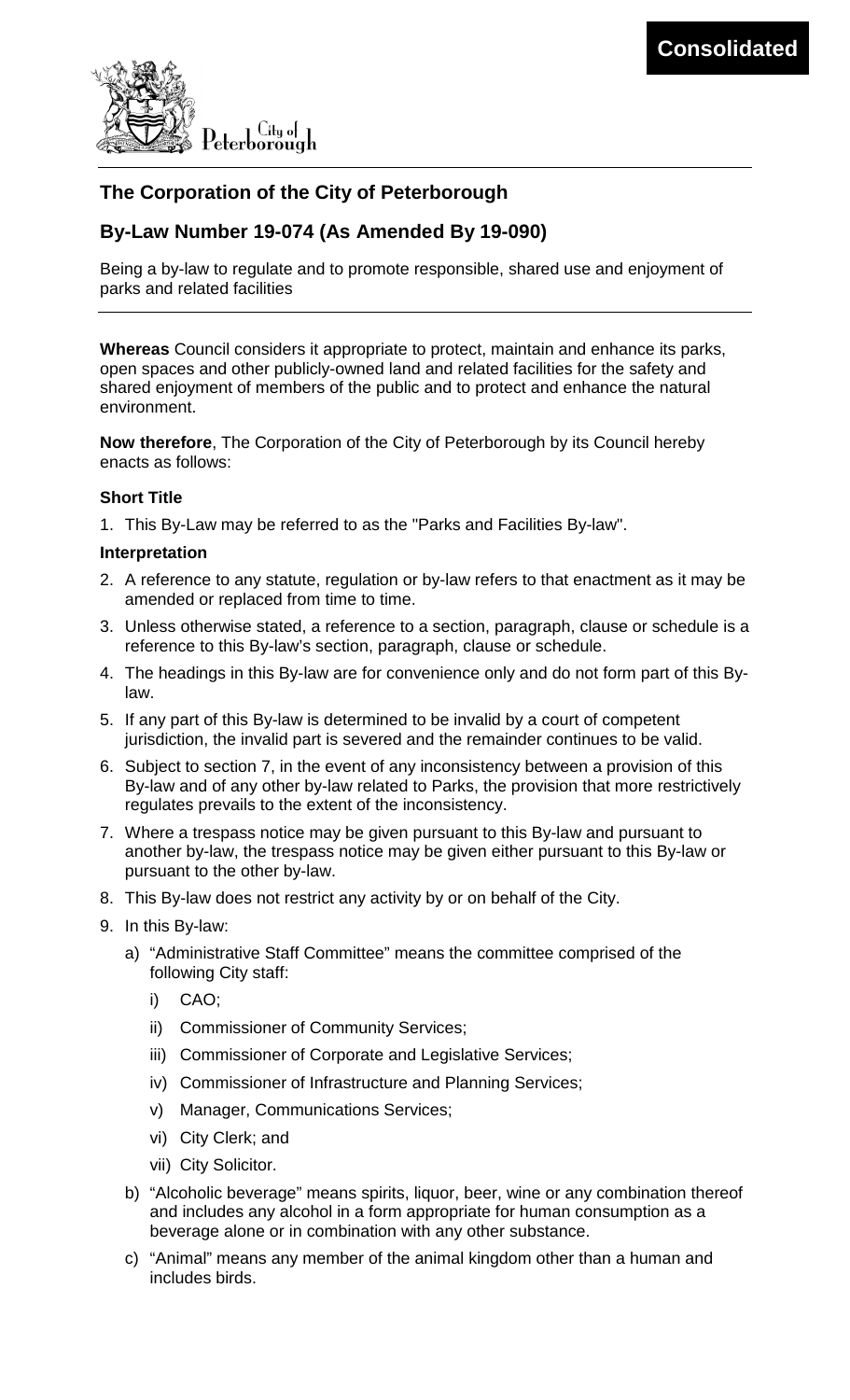- d) "By-law" means this By-law including its Schedule A.
- e) "CAO" means the City's Chief Administrative Officer.
- f) "City" means The Corporation of the City of Peterborough or the geographic area of the City of Peterborough as the context requires.
- g) "Council" means the City's Council.
- h) "County" means The Corporation of the County of Peterborough.
- i) "Facilities" means improvements, buildings and structures constructed within Parks by, on behalf of or for the benefit of the City including arenas and recreational facilities.
- j) "Manager" means any of the following City staff:
	- i) CAO;
	- ii) City Clerk;
	- iii) Commissioner of Community Services;
	- iv) Commissioner of Infrastructure and Planning Services;
	- v) Recreation Coordinator;
	- vi) Supervisor, Parks and Forestry;
	- vii) Coordinator, Marina Operations;
	- viii) Manager, Social Services;
	- ix) Manager, Public Works;
	- x) Supervisor, Public Works;
	- xi) Each Foreperson/Foreman employed in the City's Public Works Division;
	- xii) Facility Manager, Peterborough Sport and Wellness Centre;
	- xiii) Facility Manager, Peterborough Memorial Centre;
	- xiv) Manager, Peterborough Memorial Centre;
	- xv) Community Arena Operations Manager;
	- xvi) Manager, Peterborough Museum; and
	- xvii)Manager, Art Gallery of Peterborough.
- k) "Officer" means
	- i) the Manager;
	- ii) each person from time to time appointed as a municipal law enforcement officer to enforce all or any of the City's by-laws;
	- iii) each assistant to the Fire Marshal employed by the City; and
	- iv) a police officer employed by Peterborough Police Service, the Ontario Provincial Police or the Royal Canadian Mounted Police;
- <span id="page-1-0"></span>l) "Park" means land owned or leased by the City to which members of the public, subject to this By-law, have access for recreation and related purposes including:
	- i) pathways;
	- ii) playgrounds;
	- iii) sports fields;
	- iv) trails; and
	- v) the areas described in Schedule "A"
	- and includes Facilities.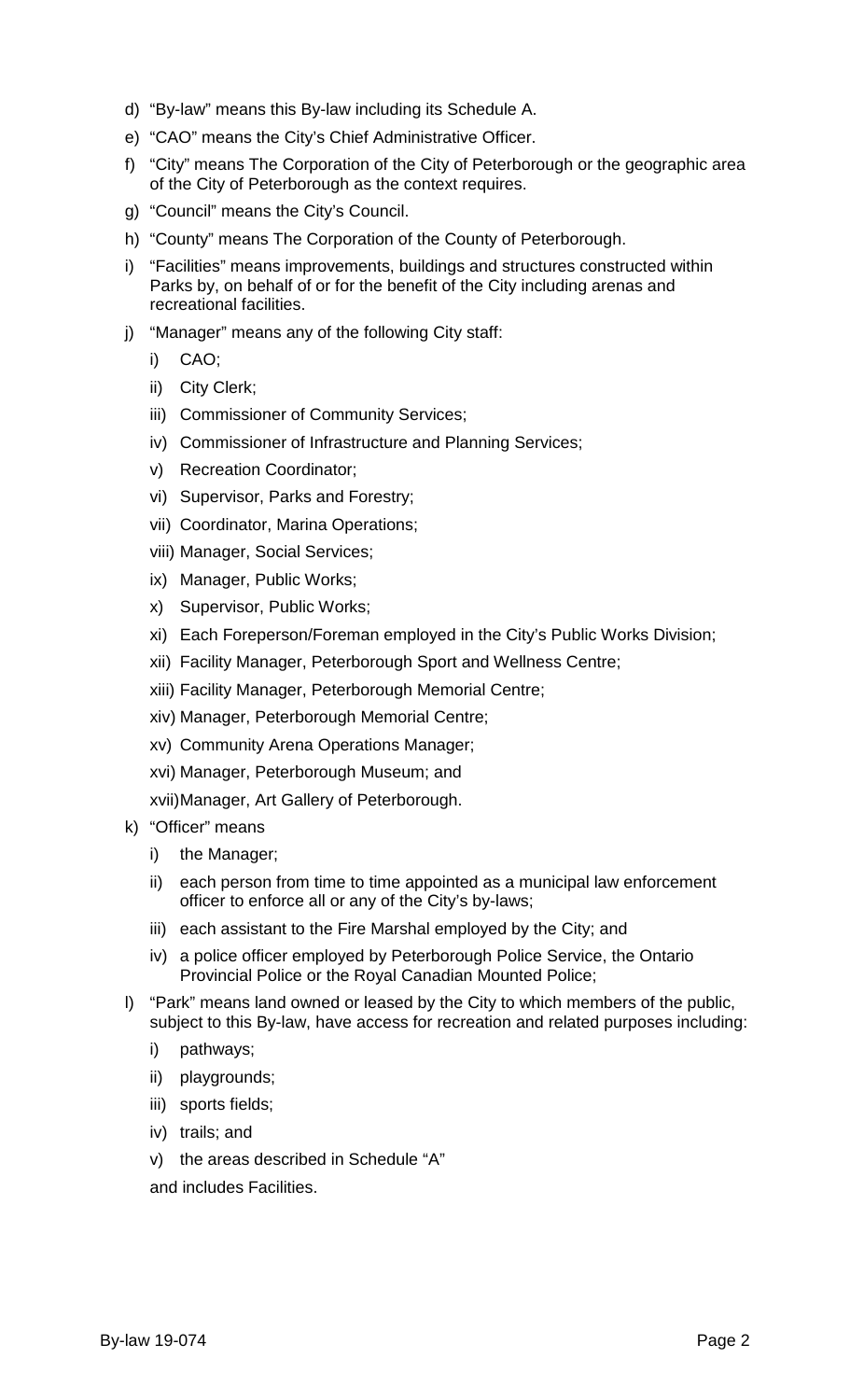#### **Access to Parks**

<span id="page-2-1"></span>10.No person may:

- a) subject to section [11,](#page-2-0) be in any of the Parks described in Schedule "A" between the hours of 2:00 a.m. and 5:00 a.m. except as a participant or a spectator of an event approved by the Manager and only during such event; or
- <span id="page-2-3"></span>b) be in any Park or part of a Park where a sign prohibiting admittance or trespassing is displayed or where admission is otherwise prohibited or restricted.
- <span id="page-2-0"></span>11.Paragraph [10.a\)](#page-2-1) does not prevent a person from being on a pathway or a trail within a Park for the sole purpose of traversing that part of the Park.

### **Activities Requiring a Permit**

<span id="page-2-4"></span>12.No person may, in a Park and without a permit issued by the Manager:

- a) sell, or offer, expose or advertise for sale any
	- i) food or drink
	- ii) goods, wares or merchandise
	- iii) art, skill or service;
- b) practise, carry on, conduct or solicit for any trade, calling, business or occupation;
- c) have in the person's possession any Alcoholic Beverage;
- d) ignite, discharge or set off any fireworks;
- e) light any open air fire;
- <span id="page-2-2"></span>f) erect or be within a structure, hut or tent;
- g) discharge, dump or leave any construction material, earth, dirt, rock, snow, stone or any other materials;
- h) play any organized team sport; or
- i) use a public address system or other device or equipment for amplifying sounds.
- <span id="page-2-5"></span>13.Where the CAO, in consultation with any of the Commissioner of Community Services, the Manager, Social Services or the Manager, Public Works, is satisfied that the number of locally available shelter beds is less than the number of individuals in need of shelter, the CAO may permit such individuals to erect and be within temporary structures, huts or tents in a Park without a permit otherwise required by paragraph [12.f\)](#page-2-2) for such time and subject to such conditions and restrictions as the CAO may from time to time establish.

#### **Activities Subject to Specific Rules**

- <span id="page-2-6"></span>14.No person may, in a Park, do any of the following except pursuant to conditions and restrictions that may from time to time be established by the Manager:
	- a) transport across, launch or beach a boat;
	- b) undertake any maintenance activities or alter existing grounds or Facilities;
	- c) leave or deposit any waste;
	- d) cook food;
	- e) engage in any sport or similar activity;
	- f) possess or use a bow, arrow, pellet gun or airsoft gun;
	- g) ride a bicycle;
	- h) use a skateboard, rollerblades or roller skates;
	- i) skate;
	- j) swim, wade or bathe;
	- k) drive, park or stop a motorized vehicle; or
	- l) operate a motor-driven model airplane, helicopter, drone, rocket or boat.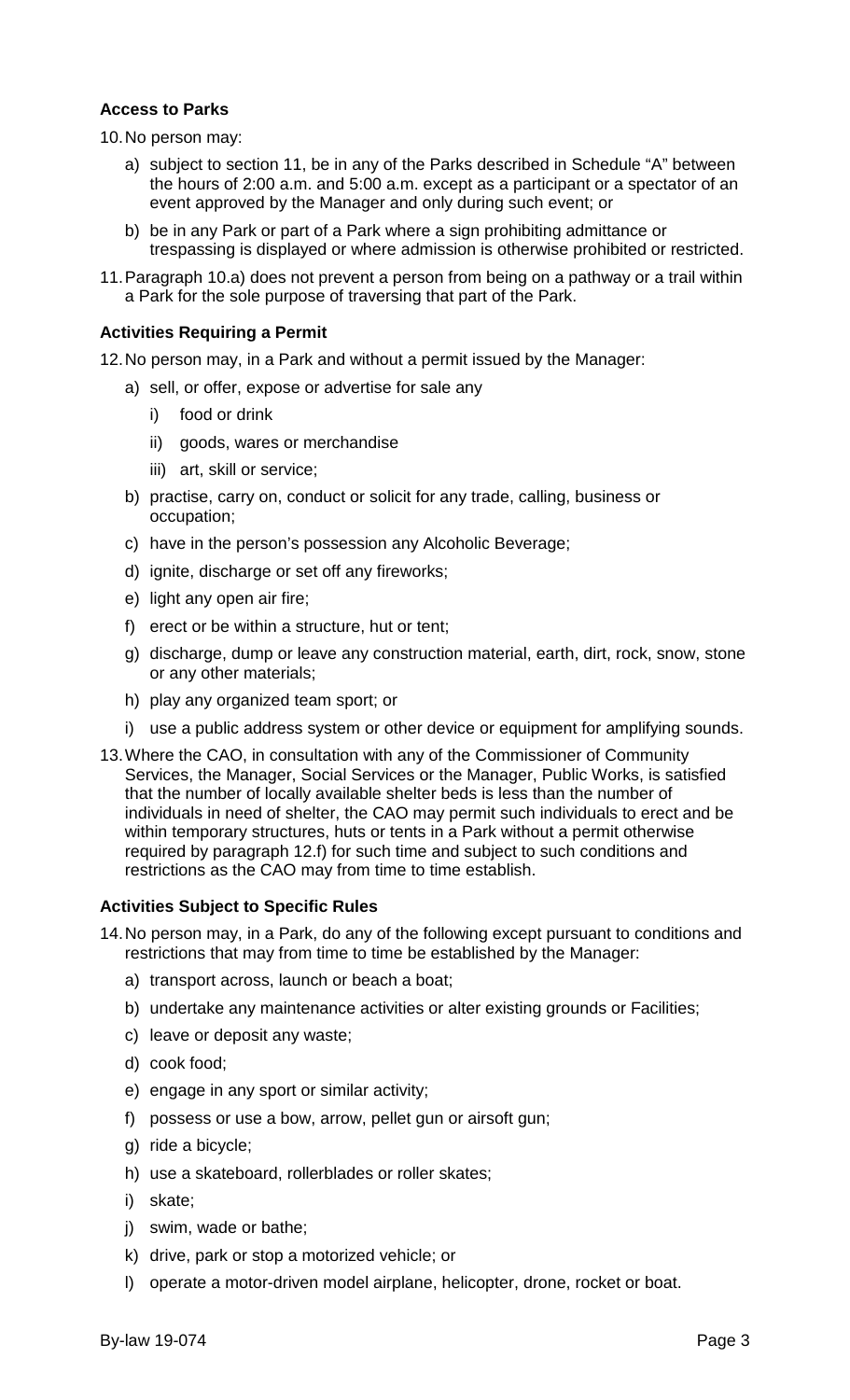# **Protection of Parks for Public Use**

15.No person may, in a Park:

- a) contravene any law of Canada, Ontario or of the City;
- b) engage in loud, threatening, abusive, insulting or indecent language;
- c) engage in any activity so as to interfere with or become a nuisance to the general public;
- d) cut, climb, break, injure, deface, disturb or remove any property including:
	- i) a tree, shrub, bush, flower, plant, grass, wood, soil, sand, rock or gravel;
	- ii) a building, cage, pen or monument;
- e) mark or write upon, damage or otherwise injure any property of the City including:
	- i) any part of the interior or exterior of a building;
	- ii) any monument, fence, bench or other structure;
- f) throw a stone or other object that may cause injury or damage to any person or to property;
- g) climb, walk or sit upon any wall, fence, monument or fountain;
- h) disturb, injure, wound, hunt, trap, attempt to kill or kill any Animal;
- i) touch, interfere with, remove or injure any bird's nest, the eggs or the young birds contained therein;
- j) provide, cause to be provided, deposit or leave any food that may be used by an Animal;
- k) deposit or leave any paint, grease, oil, offal or any matter that is or could be dangerous to members of the public or to Animals;
- l) scatter any paper, cardboard or any other material;
- m) wash, clean, polish, service, maintain or repair any motorized vehicle; or
- n) instruct, teach or coach any person in the driving or operation of a motorized vehicle.

# **Protecting Parks Against Encroachments**

16.No owner or occupier of land adjacent to a Park may cause, permit or continue any activity or thing on such land that encroaches onto or into the Park including:

- a) planting any vegetation including any hedge, tree, shrub or garden;
- b) construction, installation or maintenance of any structure or thing including any fence, storage shed or retaining wall;
- c) keeping any composting receptacle or pile; or
- d) placement of any string, wire, chain, rope or similar material.

# **Delegation**

17.The Manager may do such things as the Manager considers appropriate in the administration of this By-law including:

- a) determining the Parks or parts of Parks to which access is prohibited pursuant to paragraph [10.b\);](#page-2-3)
- b) issuing, refusing to issue, establishing conditions for, suspending and revoking a permit contemplated by section [12;](#page-2-4)
- c) making the determinations as to whether the Manager is permitted to and should exercise the Manager's authority pursuant to section [13](#page-2-5) and establishing from time to time the conditions and restrictions related to any exercise of the authority;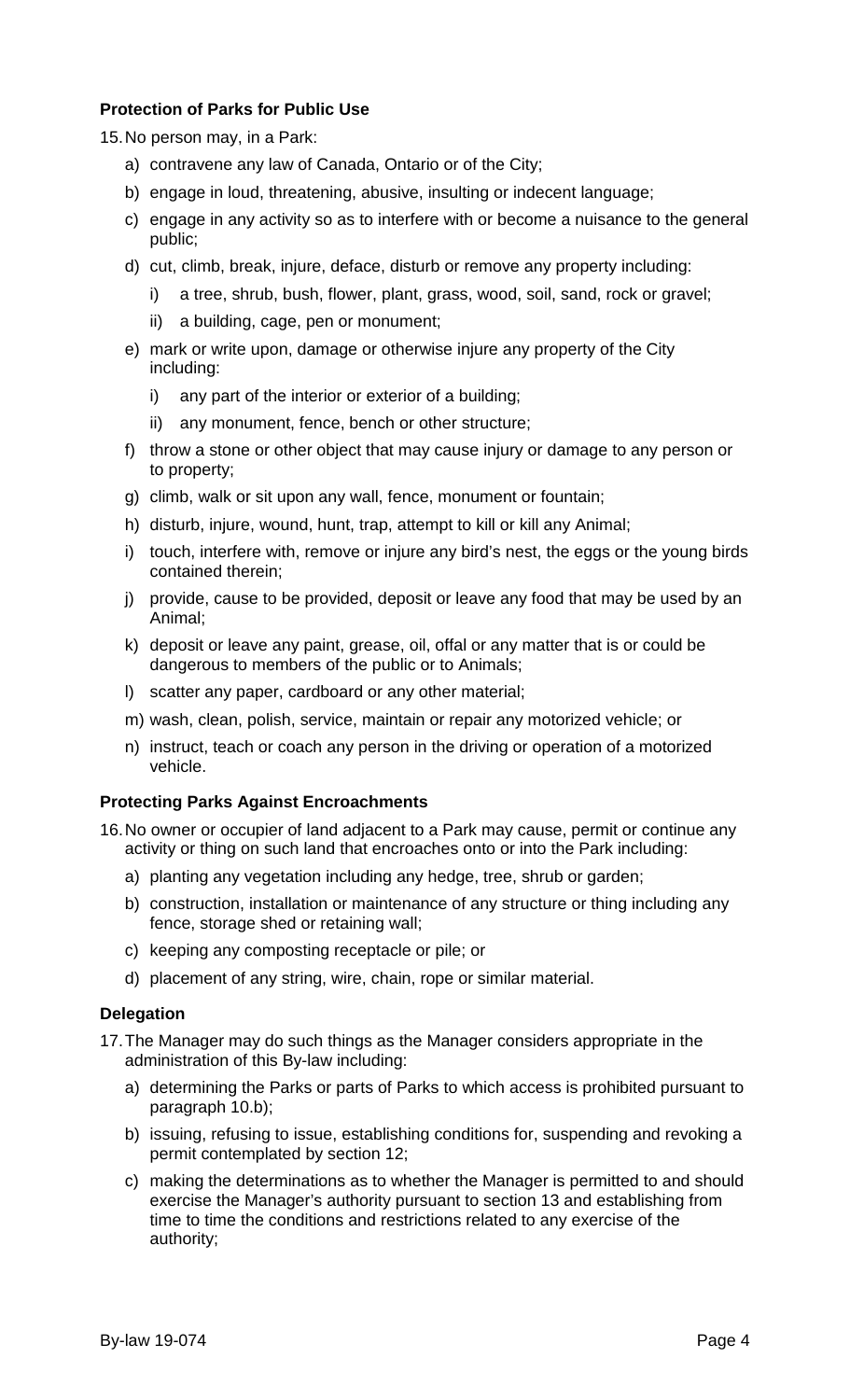- d) establishing rules for and restrictions on any activity contemplated by section [14;](#page-2-6) and
- e) collecting fees from time to time established by Council in relation to Parks.
- <span id="page-4-0"></span>18.If there is any disagreement between a Manager as to whether or how a power delegated to the Manager pursuant to this By-law should be exercised, the determination of the CAO prevails to the extent of the disagreement.
- 19.A majority of the members of the Administrative Staff Committee may, from time to time, approve amendments to Schedule A to this By-law to add, amend or delete the names of Parks listed therein. The CAO and the City Clerk may pass a by-law of the City to effect approved amendments to Schedule A to this By-law.
- 20.It is Council's opinion that any legislative power delegated pursuant to this By-law is of a minor nature having regard to the number of people, the size of geographic area and the time period affected by an exercise of the power.
- 21.The CAO may execute on the City's behalf an agreement with the County on terms acceptable to the CAO in a form acceptable to the City Solicitor pursuant to which the City undertakes administration and enforcement of matters related to parks and other lands owned or leased by the County.
- 22.Subject to section [18,](#page-4-0) any decision by the Manager pursuant to this By-law is final and not subject to review including review by any Court.

# **Enforcement**

- <span id="page-4-2"></span>23.If an Officer is satisfied that a contravention of this By-law has occurred, the Officer may
	- a) make an order requiring the person who contravened this By-law to discontinue the contravening activity;
	- b) make an order requiring the person who contravened this By-law to do work to correct the contravention; and
	- c) issue a trespass notice to the person prohibiting access to a Park for a period not exceeding six (6) months.
- <span id="page-4-3"></span>24.Without limiting section [26,](#page-4-1) each person to whom an order is given pursuant to section [23](#page-4-2) and who fails to comply with the order is guilty of an offence.
- 25.Without limiting sections [24](#page-4-3) and [26,](#page-4-1) if an Officer is satisfied that a person to whom an order has been given pursuant to section [23](#page-4-2) has failed to comply with the order, the Officer may cause to be done the work set out in the order at the person's expense.
- <span id="page-4-1"></span>26.Each person who contravenes this By-law is guilty of an offence and, upon conviction, is liable to a fine of no less than \$200 and no more than \$10,000 for each day or part of a day on which the offence commences or continues.

#### **General**

- 27.Any order or notice to be given to a person pursuant to section [23](#page-4-2) is sufficiently given:
	- a) when given verbally to the person;
	- b) when delivered in writing to the person;
	- c) on the third  $(3<sup>rd</sup>)$  day after it is sent by regular lettermail to the person's last known address; or
	- d) when sent to the person by e-mail or other means of electronic transmission.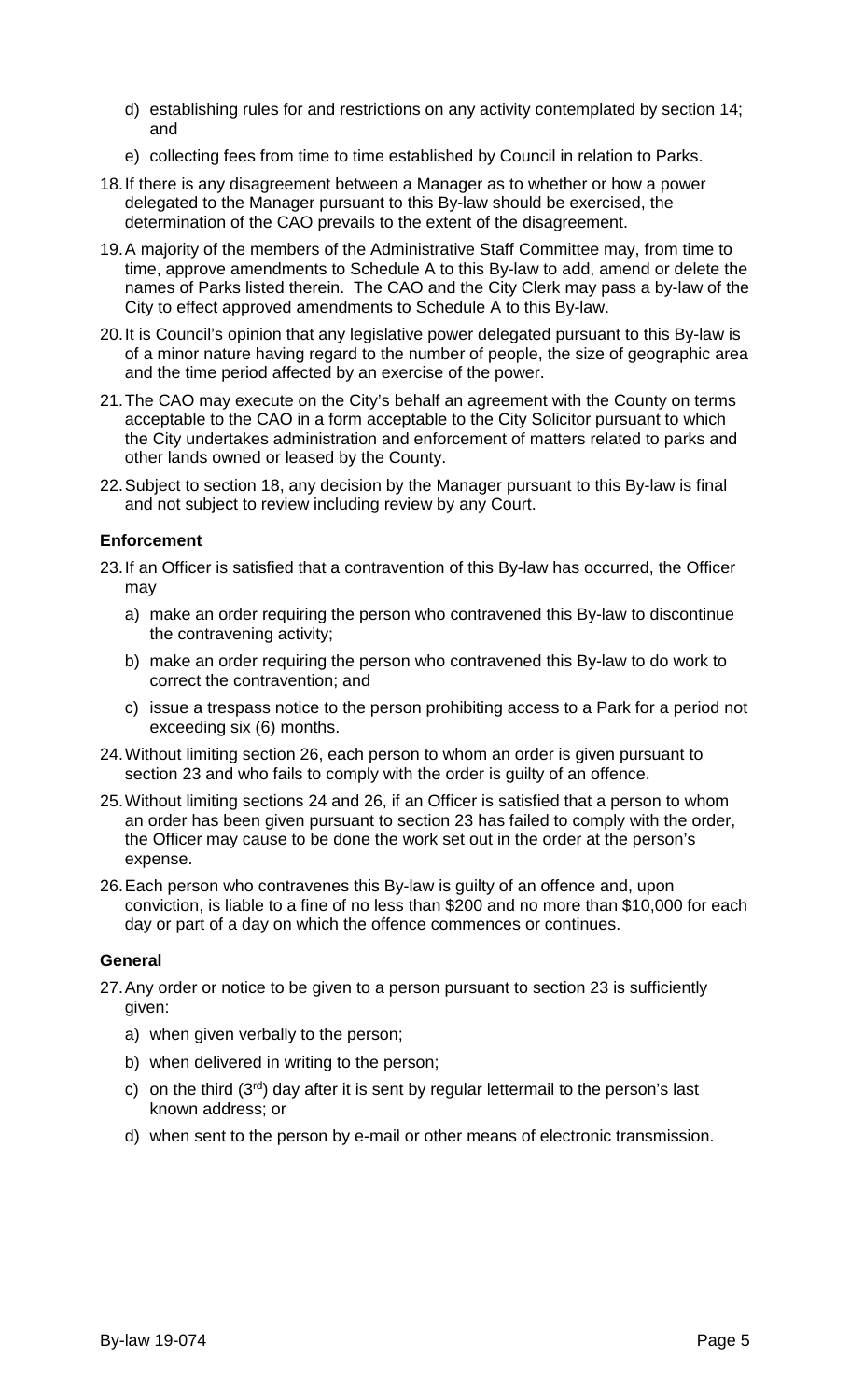28.No proceeding for damages or otherwise may be commenced against the City, a member of Council or an officer, employee or agent of the City or a person acting under the instructions of the officer, employee or agent for any act done in good faith in the performance or intended performance of a duty or authority under this By-law or for any alleged neglect or default in the performance in good faith of the duty or authority.

By-law read a first, second and third time this 12<sup>th</sup> day of August, 2019.

(Sgd.) Diane Therrien, Mayor

(Sgd.) John Kennedy, City Clerk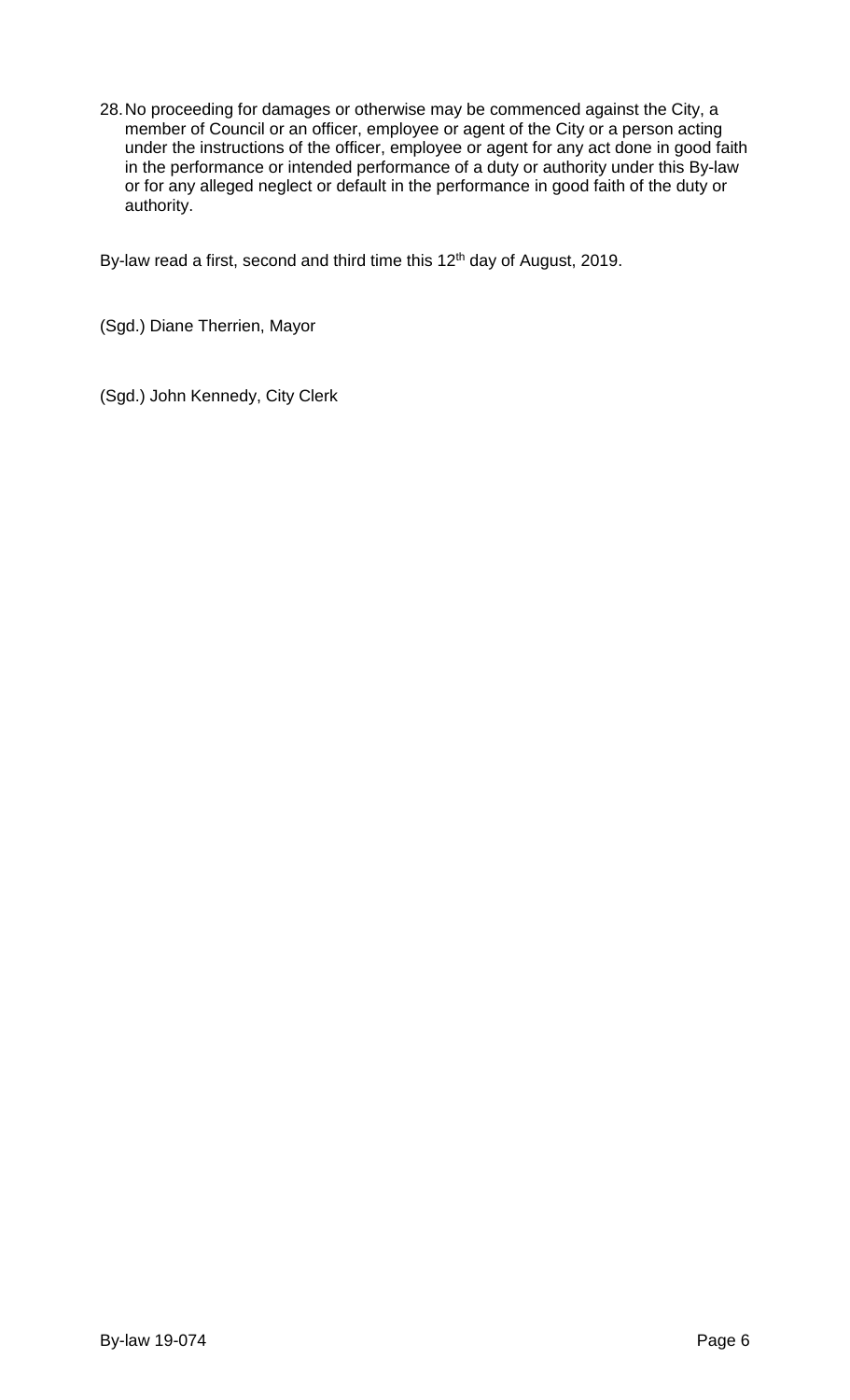# **Schedule A – Parks**

Each of the following areas is a "Park" for the purposes of clause [9.l\)v\)](#page-1-0) of this By-law:

|                       | <b>Park Name</b>                          | <b>Municipal Address</b>         |
|-----------------------|-------------------------------------------|----------------------------------|
| $\mathbf 1$           | Applewood Park                            | 18 Applewood Ct                  |
| $\overline{2}$        | Ashburnham Memorial Park                  | 300 Hunter St E                  |
| 3                     | Auburn Reach Park                         | 1050 Water St                    |
| 4                     | Barlesan and Leighton Park                | 1351 Leighton Rd                 |
| 5                     | <b>Barnardo Park</b>                      | 955 Barnardo Av                  |
| 6                     | <b>Bears Creek Common Park</b>            | 106 Marina Bv                    |
| $\overline{7}$        | <b>Bears Creek Gardens Park</b>           | 95 Marina By                     |
| 8                     | <b>Bears Creek Woods Park</b>             | 1210 Franklin Dr                 |
| 9                     | <b>Beavermead Park</b>                    | 2011 Ashburnham Dr               |
| 10                    | <b>Blodgett Park</b>                      | 1306 Sandalwood Dr               |
| 11                    | <b>Bonnerworth Park</b>                   | 560 McDonnel St                  |
| 12                    | <b>Bowers Park</b>                        | 765 Brealey Dr                   |
| 13                    | <b>Bridlewood Park</b>                    | 1648 Ramblewood Dr               |
| 14                    | <b>Brinton Carpet Park</b>                | 160 Braidwood Av                 |
| 15                    | <b>Burnham Point Park</b>                 |                                  |
| 16                    | <b>Cameron Tot Lot Park</b>               | 64 Edgewater Bv<br>569 Barnes Cr |
| 17                    |                                           | 1220 Sherbrooke St               |
| 18                    | Cedargrove Park<br><b>Centennial Park</b> | 14 Cartier Ct                    |
| 19                    |                                           | 964 Southlawn Dr                 |
|                       | <b>Chelsea Gardens Park</b>               |                                  |
| 20                    | <b>Chemong and Sunset Park</b>            | 916 Chemong Rd                   |
| 21<br>$\overline{22}$ | <b>Collison Park</b>                      | 475 Southpark Dr                 |
|                       | <b>Confederation Square Park</b>          | 501 George St N                  |
| 23                    | Corrigan Park                             | 602 Corrigan Cr                  |
| 24                    | Corrigan Hill Park                        | 611 Corrigan Hill Rd             |
| 25                    | <b>Dainard Park</b>                       | 914 Dainard Dr                   |
| 26                    | Del Crary Park                            | 100 George St N                  |
| 27                    | Denne Park                                | 210 Denne Cr                     |
| 28                    | Dixon Park                                | 120 Benson Av                    |
| 29                    | <b>Dominion Park</b>                      | 342 Dominion Cr                  |
| 30                    | <b>Earlwood Park</b>                      | 52 Earlwood Dr                   |
| 31                    | <b>Eastgate Memorial Park</b>             | 2150 Ashburnham Dr               |
| 32                    | <b>Edmison Heights Park</b>               | 1030 Glebemount Cr               |
| 33                    | <b>Fairbairn and Poplar Park</b>          | 890 Fairbairn St                 |
| 34                    | <b>Farmcrest Park</b>                     | 1900 Ashburnham Dr               |
| 35                    | <b>Fisher Park</b>                        | 246 Milroy Dr                    |
| 36                    | <b>Fleming Park</b>                       | 431 Aylmer St N                  |
| 37                    | <b>Franklin and Hilliard Park</b>         | 1201 Franklin Dr                 |
| 38                    | <b>Giles Park</b>                         | 1280 Brealey Dr                  |
| 39                    | <b>Glenn Pagett Park</b>                  | 827 Stocker Rd                   |
| 40                    | <b>Golfview Heights Park</b>              | 921 Whitefield Dr                |
| 41                    | Goose Pond Park                           | 622 Water St                     |
| 42                    | <b>Grove Park</b>                         | 714 Barbara Cr                   |
| 43                    | <b>Hamilton Park</b>                      | 575 Bonaccord St                 |
| 44                    | <b>Harper Park</b>                        | 601 Harper Rd                    |
| 45                    | <b>Hastings Park</b>                      | 690 Hastings Av                  |
| 46                    | <b>Hilliard Greenbelt Park</b>            | 940 Oriole Dr                    |
| 47                    | <b>Humber Park</b>                        | 592 Humber Rd                    |
| 48                    | <b>Inverlea Park</b>                      | 18 Dennistoun Av                 |
| 49                    | <b>Jackson Park</b>                       | 610 Parkhill Rd W                |
| 50                    | <b>James Stevenson Park</b>               | 325 Burnham St                   |
| 51                    | John Taylor Memorial Park                 | 500 McKellar St                  |
| 52                    | <b>Johnson Park</b>                       | 2077 Ashburnham Dr               |
| 53                    | Kawartha Heights Park                     | 2229 Kawartha Heights Bv         |
| 54                    | Keith Wightman Park                       | 858 St Mary's St                 |
| 55                    | King Edward Park                          | 455 George St S                  |
| 56                    | Kinsmen Park                              | 775 Sherbrooke St                |
| 57                    | <b>Kiwanis Park</b>                       | 234 Middlefield Rd               |
| 58                    | Knights of Columbus Park                  | 5 Park St N                      |
| 59                    | <b>Library Commons</b>                    | 359 Aylmer St N                  |
| 60                    | <b>Manor Heights Park</b>                 | 700 Victory Cr                   |